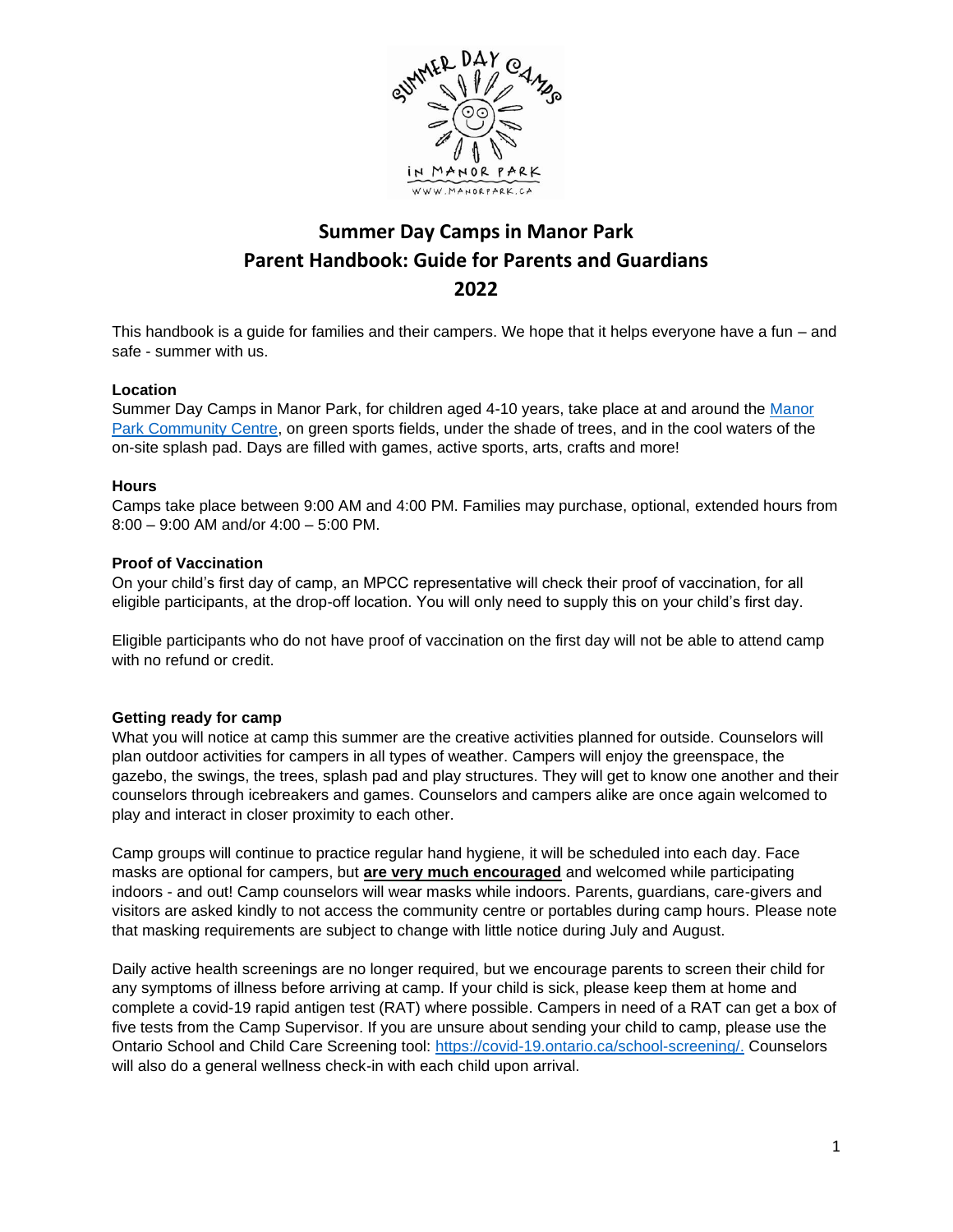Parents and guardians are encouraged to get their campers ready by speaking with them about hand hygiene, face masks, and respecting other's comfort level in regards to covid-19. Children should be confident taking care of their own belongings and their backpack. How to apply sunscreen should be taught so children can do so themselves, as necessary. Counselors will not be applying sunscreen to children, but will encourage them to reapply during the day as needed. Children should be encouraged to report any feeling of illness that might occur during the day to their camp counselors. Parents will ensure that their contact information is active and up-to-date on Amilia during their camp week(s) and that their emergency contacts are accurate as well.

*Tips!*

Label EVERYTHING – including your backpack & shoes! Keep personal belongings in your backpack throughout the day. Leave valuables and electronics at home. Put on your sunscreen before arrival. Plan for the weather - including RAIN & HIGH HEAT! Keep lunches and snacks cool with an ice pack. Be [waste-free at lunch!](http://manorpark.ca/summer-day-camps-content-2021) Don't share food or drinks. No lost and found.  $\circledR$ Take EVERYTHING home at the end of each day.

## **What to bring to camp?**

Backpacks will be stored outdoors, unless inclement weather. Do not bring any valuables to camp.

- A comfortable mask to wear indoors if desired
- 1 healthy, nut-free, waste-free lunch
- 2 healthy, nut-free, waste-free snacks
- Full water bottle (re-useable)
- Hat
- Sunscreen labeled with name
- Comfortable shoes to run and play in
- Water shoes or flip flops for splash pad
- Bathing suit worn under clothing
- Towel

#### **Masks at Camp**

Children are no longer required to wear masks while participating at camp. This is subject to change should masking once again be required during July and August. Children are encouraged to wear masks while participating in indoors activities.

## **Does your child have an anaphylactic allergy or carry life-saving medications?**

Complete both the [Medical Administration Form](http://manorpark.ca/sites/default/files/manor_park/5%20-%20Anaphylaxis-Emergency-Plan-with-EpiPen-instructions_a.pdf) and the [Individualized Plan for a Child With Medical](http://manorpark.ca/sites/default/files/manor_park/4%20-%202018-2019%20Individual%20Plan%20for%20Child%20with%20Med%20Concern%20-%20MArch%202018.pdf)  [Needs](http://manorpark.ca/sites/default/files/manor_park/4%20-%202018-2019%20Individual%20Plan%20for%20Child%20with%20Med%20Concern%20-%20MArch%202018.pdf) forms and [return them to the Camp Supervisor electronically](mailto:ssears@manorpark.ca?subject=Completed%20Medication%20Form) before your child's first day of camp.

In the event that the medication changes, a new form must be completed and submitted electronically. If an auto-injector (Epipen) is required, parents / guardians must provide one (1) current prescribed autoinjectors on the first morning of camp. Please label any medication with your child's name.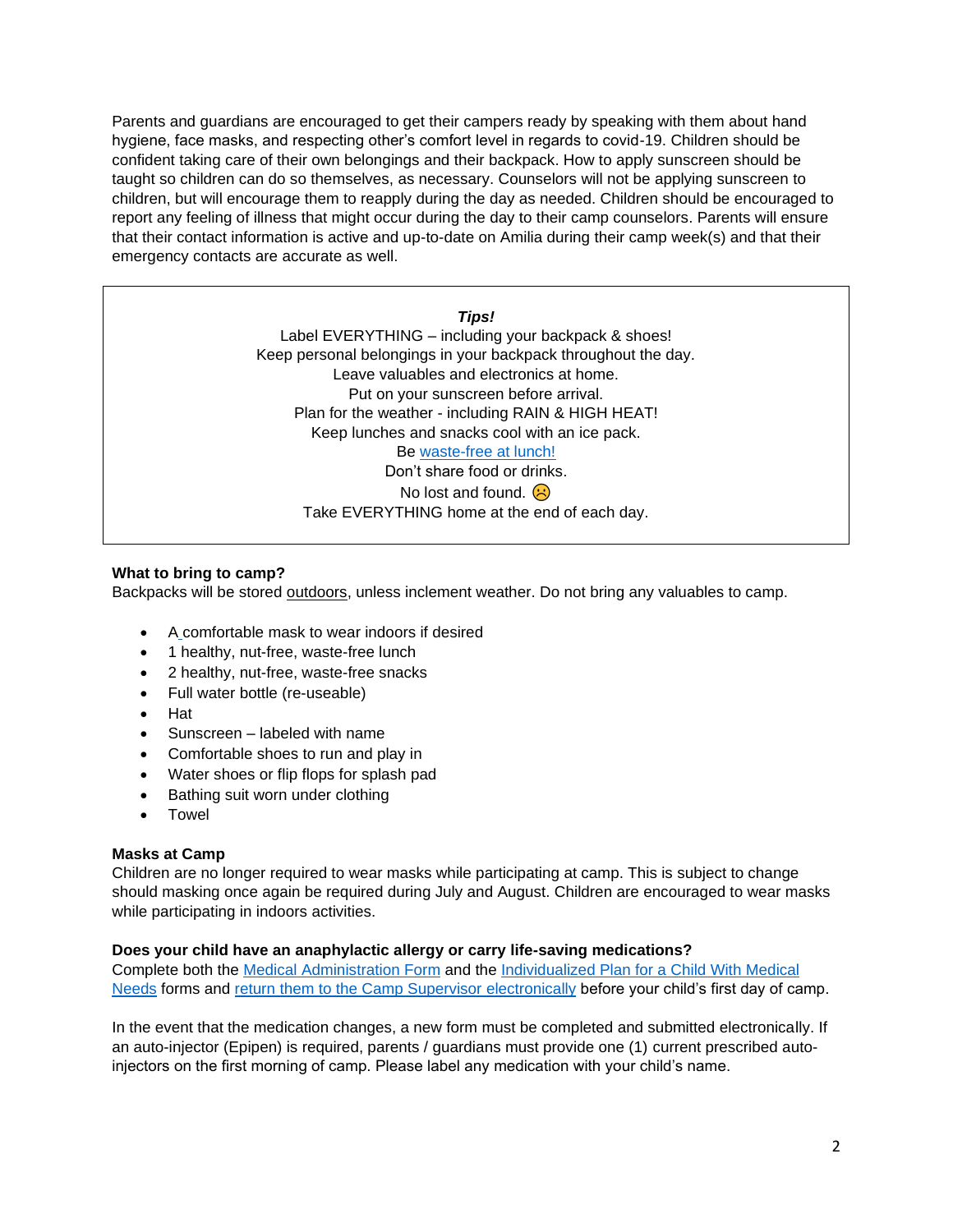Children requiring life-saving medication will not be permitted on the premises without their medication or completed forms.

Campers may enjoy freezies or other cold treats on Fridays, supplied by the camp. Should there be a concern or allergy that we should be aware of, please let us know in advance in order to make the appropriate accommodation.**Daily Active Health Screening Questionnaire** The Daily Active Health Screening Questionnaire is no longer required.

We encourage parents to use the Ontario School and Child Care Screening tool if uncertain about sending your child to camp:<https://covid-19.ontario.ca/school-screening/>

If your child is sick or displaying symptoms of cold, flu or covid-19 – please **do not send them to camp.**  Should a child present symptoms of illness while participating in camp, an MPCC representative will telephone the child's parents, or emergency contact when necessary, to pick them up from camp immediately.

RAT tests are available to campers and their families should they be sent home with any symptoms of illness.

## **Campers and their families should stay at home if they are sick or experiencing covid-19, cold or flu like symptoms.**

## **Dropping-off your Child(ren) & Proof of Vaccination**

The drop-off location will be outside the front/West entrance (Thornwood Road) of the Manor Park Community Centre. A parent / guardian will bring the child(ren) to the drop-off location. Drop-off times: from 8:00 AM for extended hours and from 9:00 AM for camp hours.

On your child's first day of camp, an MPCC representative will check their proof of vaccination, for eligible participants, at the drop-off location. You will only need to supply this on your child's first day.

All vaccine-eligible program participants, staff, Board Members, and volunteers will be required to be fully vaccinated (two shots + 14 days) against Covid-19. **Eligible children (born in 2016 or earlier), must have received 2 Covid-19 vaccine doses and be fully vaccinated by the first day of the program. Please [click here](http://manorpark.ca/sites/default/files/manor_park/Covid-19%20-%20Mandatory%20Vaccination%20Policy%20%28updated%20Apr27%202022%29.pdf) for our full vaccination policy.** 

Before saying goodbye to your child for the day, an MPCC representative will sign in your child, let them know what to expect, where to go and how to find their counselor. Parents are welcome to walk their child to their group's meeting area. The counsellor will greet each camper and record the time or arrival on the attendance.

#### **Picking-up your Child(ren)**

Only those adults listed on the registration form will be permitted to pick up your child(ren). We will ask for government issued identification before releasing your child(ren) where necessary.

Pick up times: from 4:00 PM for camp hours and extended hours. Upon arrival for pick-up, visit the MPCC representative at the pick-up area. They will notify your child's counselor that you are here and send the child over. Parents are welcome on the premises to retrieve and greet their child.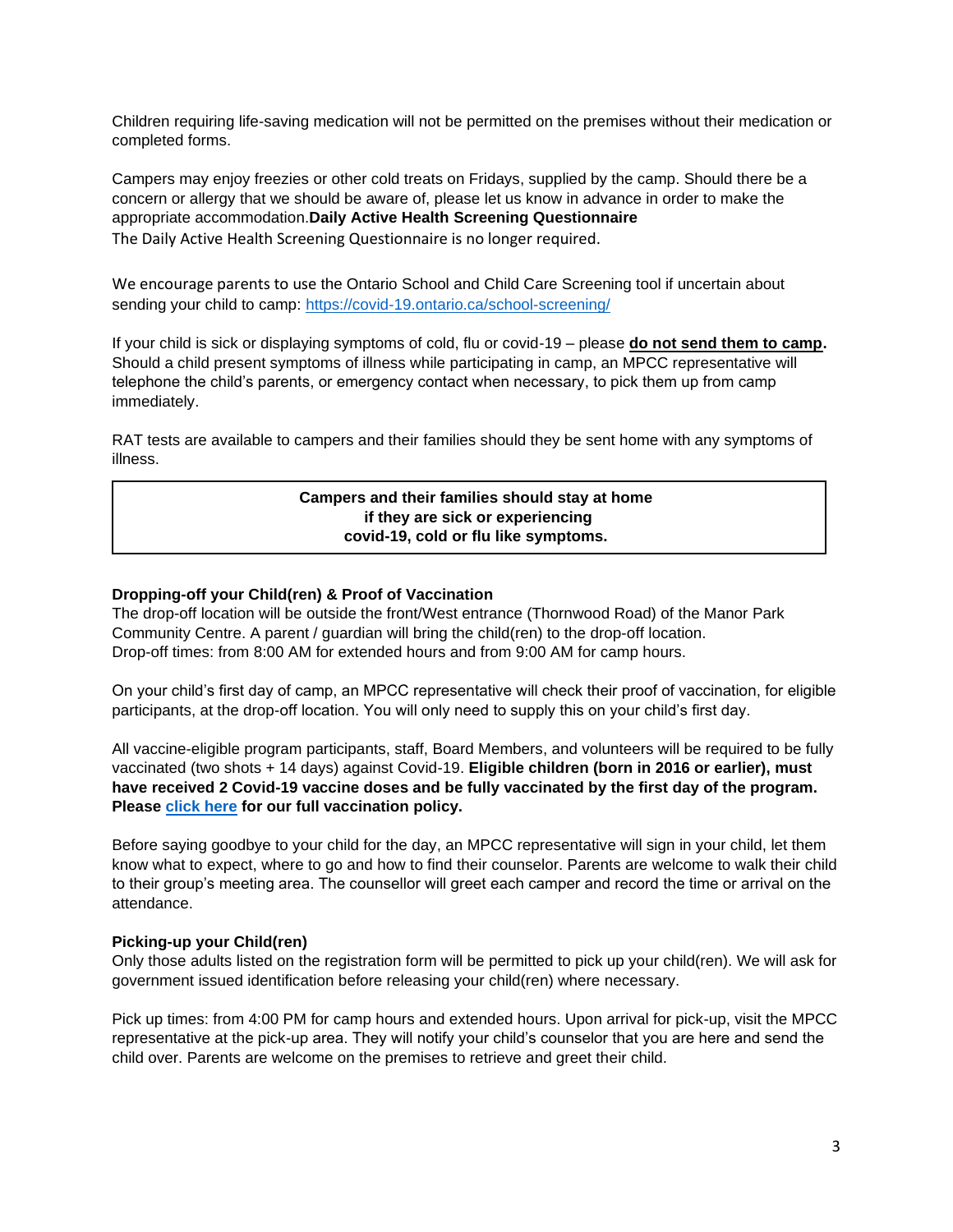Please always notify the camp counselor before leaving with your child, so that they can be signed out and accounted for.

### **Attendance and Absenteeism**

Attendance is taken daily as children arrive and leave. MPCC does not provide refunds or credits for any days a camper is absent.

## **Camp Groups**

Camp groups have grown! Camp groups will have up to 20 campers per day and will be organized by age. Counselors are excited to be planning engaging and age appropriate activities for each group.

We will do our best, but cannot guarantee, that your child(ren) will be placed with the friend requested on registration.

#### **Camp Fun**

Activities will take place outside. Everything from active games to individual projects, to quiet times will be modified for outdoor play. Children will enjoy the outdoors if dressed for the weather, including rain gear if in the forecast. Sunscreen (applied at home) and a hat are everyday essentials for happy days at camp.

Use of the splashpad will be incorporated into the day. However, there will be no changing in and out of swimwear on the premises. If your child would like to participate in the splash pad, please send them to camp wearing their swimwear with clothing over top. This will allow for more time in the splash pad and less lost clothing *(…try guessing who's tiny underwear is who's!!!)* We've had great success with this in the past. Many children are quick to dry in the sunshine and warm summer breeze.

If extreme conditions or emergency requires campers to move indoors, each group will use their designated indoor space.

#### **Inclement Weather**

Should there be any extreme weather events, camp groups will take shelter indoors. Parents may be asked to pick up children early in some cases. In instances of extreme weather or extreme heat, the MPCC reserves the right to cancel camp should it be believed to be a health or wellness concern for MPCC staff, camp counsellors, children or families.

#### **Behaviour**

Any camper who purposefully puts the safety of another camper and/or staff at risk, parents will be contacted to pick up their child immediately. This type of behaviour will result in the immediate discharge from camp without refund or credit.

#### **If your child(ren) feels sick at camp**

We will take the symptoms of every camper seriously and administer appropriate measures accordingly.

In the event of a [child with Covid-19 symptoms](https://www.cdc.gov/coronavirus/2019-ncov/daily-life-coping/children/symptoms.html#children-teens) ranging from mild to severe, they will be immediately isolated, separated from others in their group and supervised until the parent arrives to pick them up. Parents / guardians (or emergency contact where necessary) will be contacted to arrange **immediate** pick-up of the sick child(ren). It is recommended that the child and their family members use a rapid antigen test to test for Covid-19. For any positive results, notify the [Camp Supervisor](mailto:ssears@manorpark.ca) who will consult with Ottawa Public Health for next steps.

In the event that a camp participant tests positive for Covid-19, they should stay at home and isolate following guidance from Ottawa Public Health. A RAT test may be require to return to camp. MPCC is able to supply RAT tests to campers who may require them.